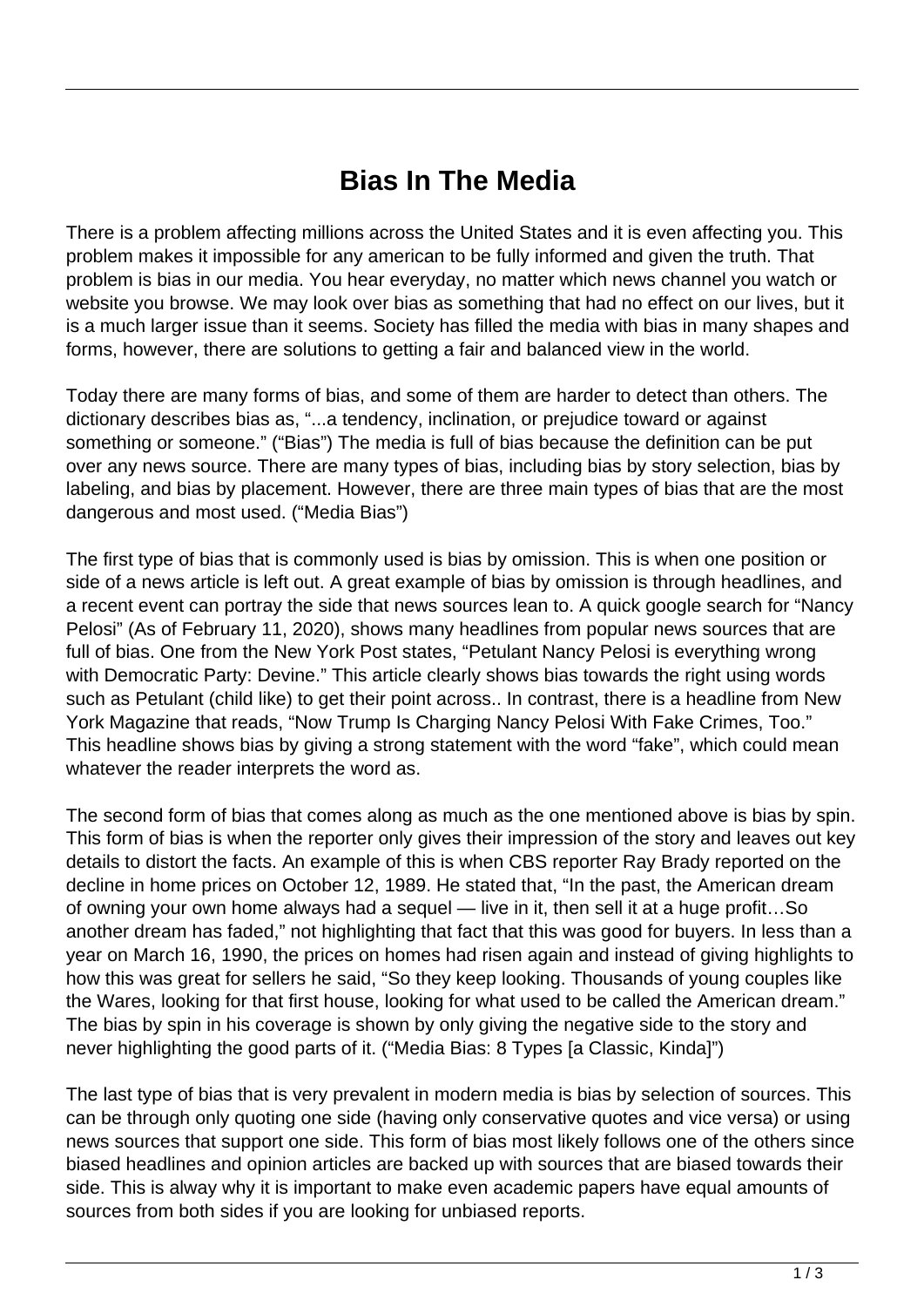Bais like this has been forming for years even with it dating back to the 19th century, when most newspapers were made for or linked to a political party. Even though they had ties to those parties, they were for the most part unbiased and straight news. Bias started to form in newspapers when journalists came out of college, where they were formed by the ideas of the college and not their own ("A Brief History of Media Bias") These biases lead to news being filled with more opinion and bias, over straight news. At the same time when news began to have more bias there were limited sources available for viewers who wanted to see multiple sides of a story. In contrast, today there are thousands of news sources to look at with the invention of the internet and form your own opinion and see a different side to a story.

The Society of Professional Journalists states, "[The Code of Ethics] as the foundation of ethical journalism and encourages their use in its practice by all people in all media." They give a code of ethics on their website for all journalists, and many parts of the code directly speak against bias. It states that, "Journalists should avoid conflicts of interest, real or perceived." Secondly it says, "Journalists should avoid political and other outside activities that may compromise integrity or impartiality." It also states, "Journalists should never deliberately distort facts," and lastly it says, "Journalists should avoid stereotyping." All of these points show that there is no room for bias in journalism since it is clearly against the code of ethics. The only issue is that these codes are lighty enforced if at all ("SPJ Code of Ethics - Society of Professional Journalists")

With all the bias going around in the media there is always the question is bias in bad. There is no simple answer to that question. Tom Griffiths says that it is rational to be biased when solving inductive problems ("Bias is Always Bad"). We all have some form of bias no matter who we are, and it's hidden in things we do in our everyday lives. What restaurant to go to, what clothes to put on, what videos to watch and so on. There are also certain forms of bias that are biologically in humans. A great example of that is status quo bias. Experts describe status quo bias as everyone wanting to do the same things, sticking to the norm, and not changing anything. This could be explained by news sources that wouldn't want to change the way they are based or the way information is given out. Also, in thinking about how bias is bad, how does it affect younger generations who will go on to vote and make large decisions in life. People should learn their opinions from the world around them and not have someone tell them what to think. Because at some point in our lives bias is gained, but it is our own bias.

Bias is very much out there, and it's in many known news sources. Fox News is an example of a biased news source. According to M. Huitsing at Media Bias Fact Check, Fox news has bias in the right and according to Pew Research Center their audience mainly consists of conservatiove. They also state that Fox News was the main source of 40% of Trump Voters. With that, some of their reporters are Trump supporters, leading them to only say parts of stories or air stories that favor Trump. Also, they are strongly biased in their headlines by using titles such as, "2016 Russia Collusion 'Witch Hunt' Now Extends to Jill Stein" ("Fox News").

Now in mentioning Fox News there is also a fair share of liberal programs in the Media. MSNBC is one of those programs. According to M. Huitsing at Media Bias Fact Check, MSNBC has bias in the left and their audience mainly consists of liberals according to Pew Research Center. As with Fox News, there are some non factual comments that were driven by bias. An example is when a reporter quoted President Trump saying that he wanted to exterminate latinos, which he had never said. Even more so, MSNBC was considered to be the third most biased news source by the Knights Foundation in a 2018 survey, behind Fox News in second ("MSNBC").